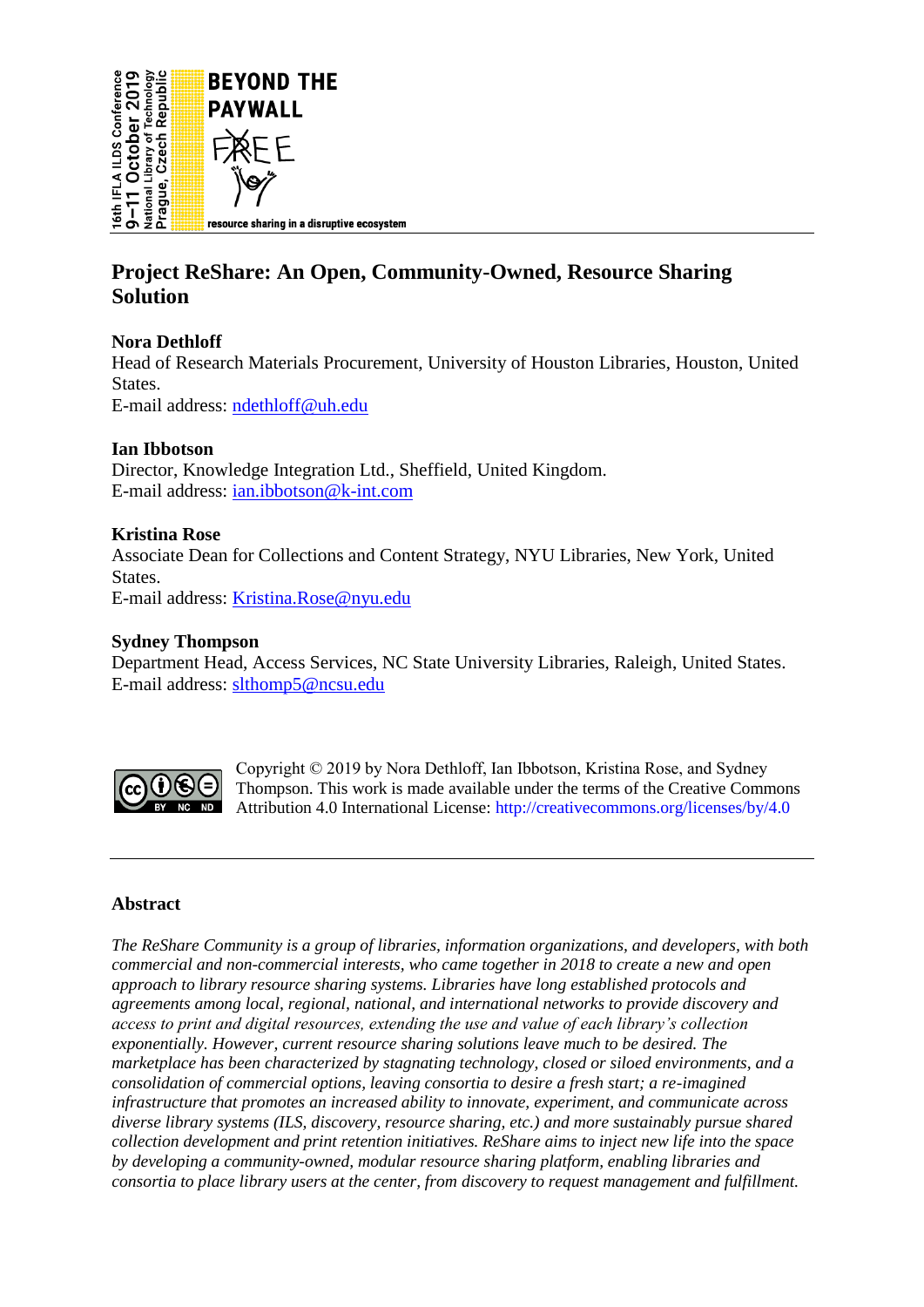*Project ReShare's key differentiator is its foundation as a wholly community-owned solution. This approach offers libraries and commercial partners a fundamentally new model for shaping collections and connecting people with what they need, by greatly deepening our ability to collaborate and develop systems responsive to the needs of libraries and their users. In this paper, members of the Project ReShare Steering Committee and Product Management Team explore the frustrations with the current resource sharing environment, share perspectives on the importance of community-owned, open source tools, and discuss the benefits of this type of collaboration for the library community at large. The paper tells the story of Project ReShare, including how it is being developed, how the community has grown, and the potential for this new resource sharing solution.* 

**Keywords:** Project ReShare; Open Source; Community-owned; Resource Sharing; Interlibrary Loan

#### **Today's resource sharing environment**

The Resource Sharing field is collaborative, innovative, and creative. We provide core services to obtain requested material to complement local collections in the quickest, most user-centered, efficient way possible, and we do so through partnership with one another around the world. Products such as ILLiad, RapidILL, Relais D2D, and the IDS Project's Logic Rules allow libraries flexibility to customize systems to local workflows and to automate routine processing, and we can leverage and expand consortial partnerships to ensure timely fulfillment and user-friendly loan policies. However, the siloed nature of our underlying systems hampers our ability to improve user experience and provide efficient, sustainable services. Ideally, our discovery and fulfillment systems would interoperate to allow users a more informed request experience and libraries to capitalize on efficiencies that consider local, offsite, and electronic availability, real-time availability and loanability from our consortial partners, and geographic and shipping information, among other factors.

This information exists to varying levels in our fulfillment systems, yet these systems were not consistently built to interoperate, which makes leveraging the data to improve the users' experience difficult and often impossible. Furthermore, while we've had success manipulating our current systems to automate workflows and better meet changing user expectations, especially through the work of the IDS Project in New York state, we're still limited by systems which reflect legacy practices. In recent years the resource sharing community has begun dialogue around these issues, exemplified in the Big 10 Academic Alliance's work envisioning the future of resource sharing, and their report, "A Vision for the Next Generation Resource Delivery"<sup>1</sup> where they, "envision a future state where system interoperability and communication replace today's silos." This is a founding principal of Project ReShare.<sup>2</sup>

 $\overline{a}$ 

<sup>1</sup> Barton, Bruce, Melissa Eighmy Brown, Zoe Chao, Kurt Munson, and Ken Varnum. A Vision for Next Generation Resource Delivery: Report of the Big Ten Academic Alliance Discovery to Delivery Project Action Committee. [2019-07-29] 2016. Available at: [https://www.btaa.org/docs/default](https://www.btaa.org/docs/default-source/library/d2dnov2016report.pdf?sfvrsn=4)[source/library/d2dnov2016report.pdf?sfvrsn=4](https://www.btaa.org/docs/default-source/library/d2dnov2016report.pdf?sfvrsn=4).

<sup>2</sup> Project ReShare. [2019-07-29] Available at: [http://projectreshare.org/.](http://projectreshare.org/)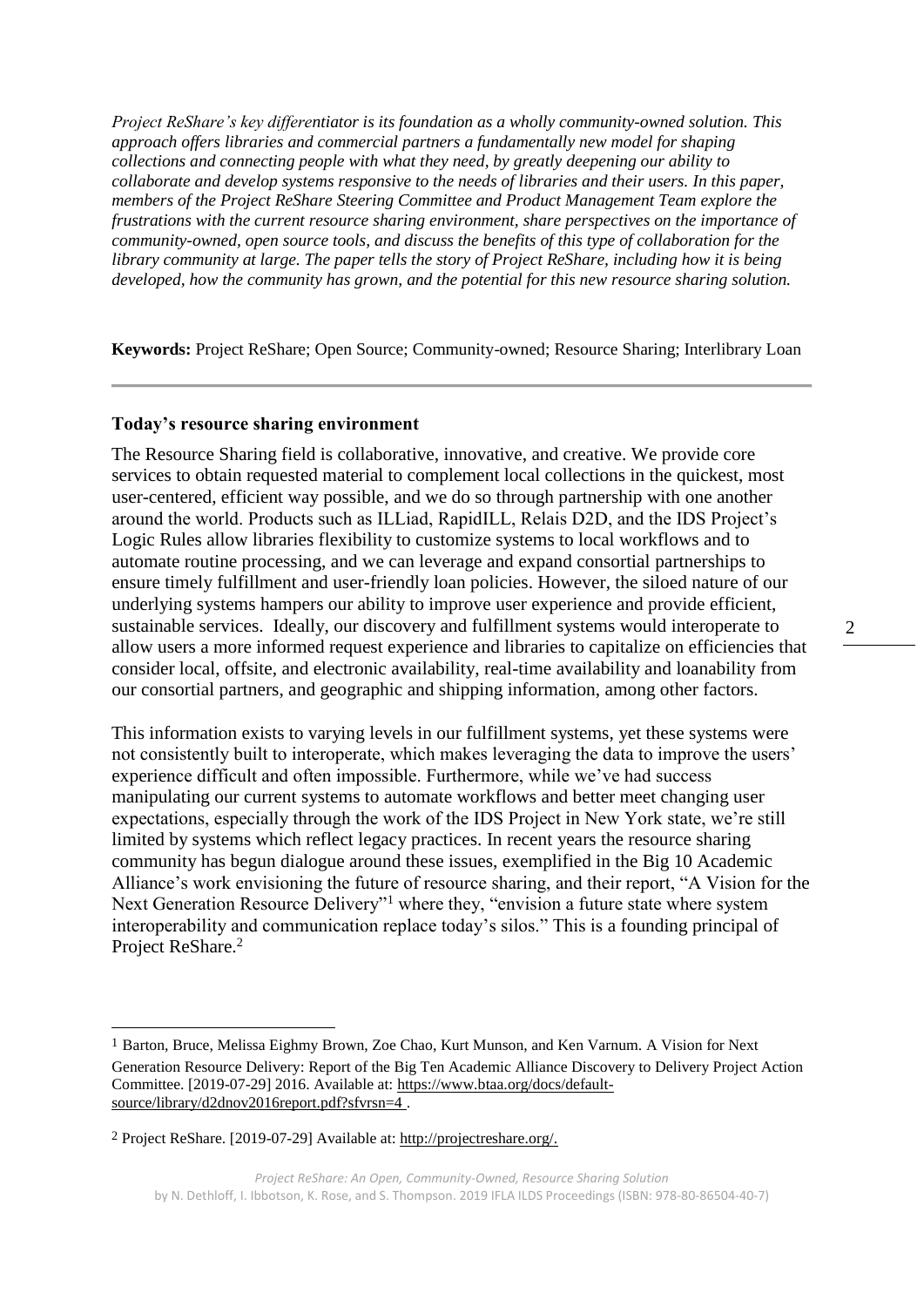# **Challenges**

Libraries have long established protocols and agreements among local, regional, national, and international networks to provide discovery and access to print and digital resources, extending the use and value of each library's collection exponentially. However, current resource sharing solutions leave much to be desired. The technology marketplace has been characterized by stagnating technology, closed or siloed environments, and a consolidation of commercial options, leaving us to desire a fresh start. Some specific challenges include the user experience throughout the request process, our inability to share across consortia with the same efficiencies available when borrowing within a single consortium, and decreasing agency for libraries to affect functionality enhancements.

# **Opportunities**

In 2018 a group of consortial leaders and resource sharing experts coalesced to form Project ReShare and act on these strategic concerns, bolster libraries' agency in the provision of resource sharing services, and advocate for user needs. ReShare aims to inject new life into the space by developing an open source, community-owned, modular resource sharing platform, enabling libraries to use modern approaches that place library users at the center, with accompanying interoperable software applications for the discovery, management, and fulfillment of unmediated interlibrary loan requests, supporting consortial and inter-consortial library borrowing networks.

Ultimately ReShare will provide a platform that any library or consortium may use to expand sharing within and between networks, regardless of choice of integrated library or discovery system. ReShare will help libraries support teaching, learning, and research activities by building their capacity to provide rich collections to users in the most timely and efficient manner. We envision a re-imagined infrastructure which puts the user first and promotes an increased ability to innovate, experiment, and communicate across systems for resource sharing and other strategic library functions such as shared collection development and print retention initiatives.

## **A community-owned & open governance structure**

Project ReShare's key differentiator is our foundation as a wholly community-owned solution. This approach offers libraries and commercial partners alike agency, and a fundamentally new approach to the pursuit of technology solutions and new models for shaping collections and connecting people with what they need, by greatly deepening our ability to collaborate and develop systems responsive to the needs of libraries and their users.

Project ReShare established its governance model in August 2018, and has since gained membership in the Open Library Foundation<sup>3</sup> for key infrastructure needs and ownership of intellectual property. Project ReShare is organized around a Steering Committee, Product

 $\overline{a}$ 3 Open Library Foundation. [2019-07-29] Available at: [http://www.openlibraryfoundation.org/.](http://www.openlibraryfoundation.org/)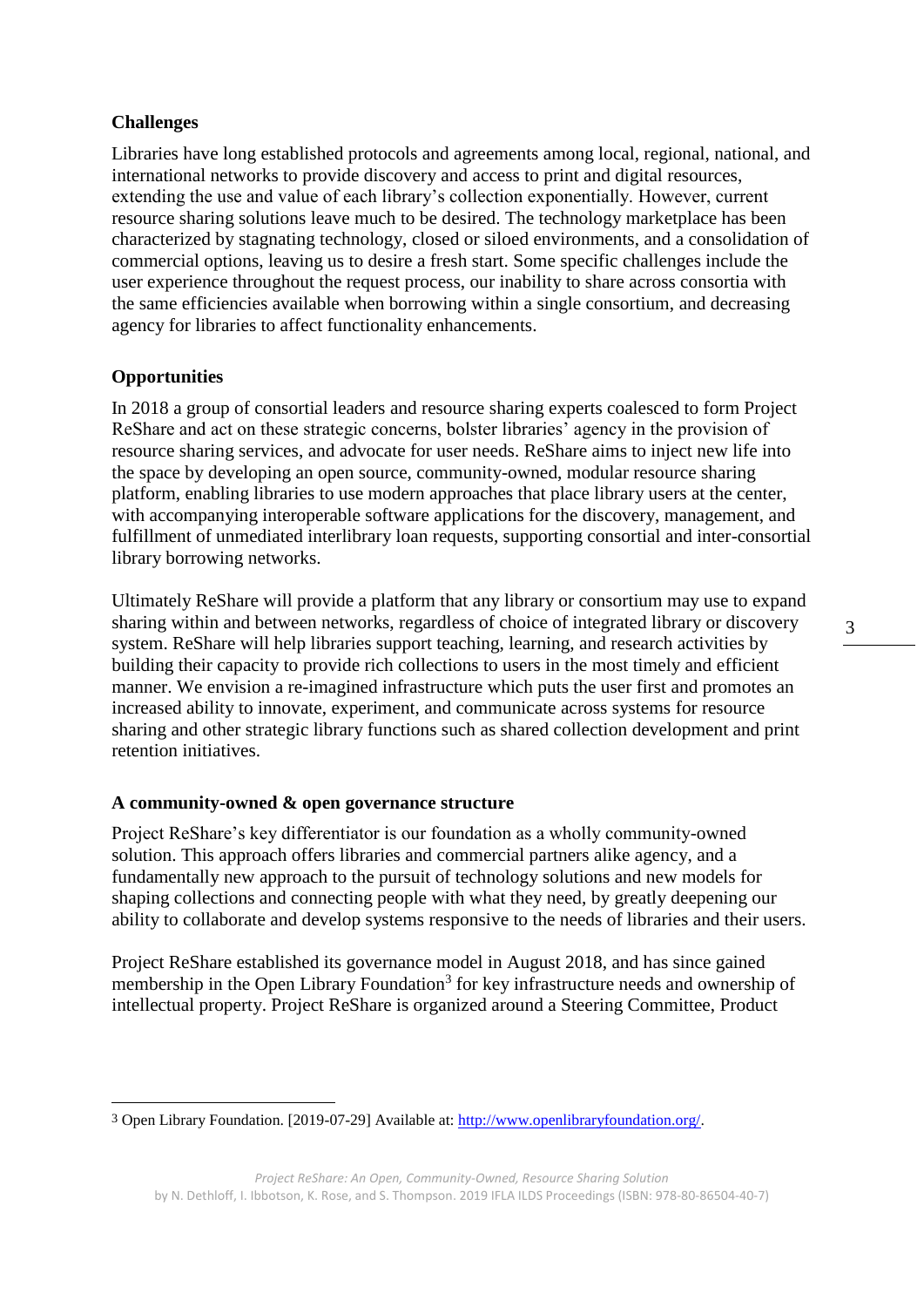Management Team, and Subject Matter Experts (SMEs). The project is developed by Index Data<sup>4</sup> and Knowledge Integration<sup>5</sup> with UX by Samhæng.<sup>6</sup>

The Steering Committee is a collaboration of libraries, software developers, related organizations, and consortia, specifically the Big Ten Academic Alliance, the Greater Western Library Alliance, the Midwest Collaborative for Library Services, the Pennsylvania Academic Library Consortium, The Alberta Library, and the Triangle Research Libraries Network. The Steering Committee is responsible for the vision, resourcing, and outreach.

The Product Management Team takes primary responsibility for the internal activities of ReShare development. The team manages the scope of the ReShare project, agrees upon development priorities at the feature level, sets the final content of each release, and strives to create a cohesive and transparent working environment for project participants.

Subject Matter Experts possess expertise and experience in day-to-day resource sharing workflows. They describe existing and desired workflows, share documentation, and provide use cases. SMEs review UX sketches and prototypes to ensure they meet usability and functionality requirements, and provide feedback to the UX designer. They will also perform user acceptance testing on ReShare software and provide feedback to the product owner and developers.

#### **User first development process**

 $\overline{a}$ 

The ReShare development process is founded upon an open, community-owned, and iterative model which begins with an extensive process to gather and refine specifications and test prototypes before commencing development. Similar to the FOLIO (open source library services platform) project,<sup>7</sup> ReShare is organized in modular applications (apps) based upon resource sharing activities such as Supply, Request, Shipments, Box, Unbox, Send, Receive, Shared Index, Directory, and Consortia. Starting in January 2019, SMEs, working alongside UX designers, created and refined requirements and priorities for each app based upon current practices and future needs. Based on SMEs' input, UX designers provided sketches for both "happy paths," requests with no errors or special exceptions, and "unhappy paths," requests with errors or special handling. After the SMEs and Project Management Team reviewed and edited the sketches, UX and UI designers created prototypes which were fieldtested by resource sharing staff at two libraries in New York City. This process was repeated until the community agreed the prototype was ready for development. Figure 1 illustrates the iterative nature of this development process.

<sup>4</sup> Index Data. [2019-07-29] Available at: [https://www.indexdata.com/.](https://www.indexdata.com/)

<sup>5</sup> Knowledge Integration. [2019-07-29] Available at[: https://www.k-int.com/.](https://www.k-int.com/)

<sup>6</sup> Samhæng. [2019-07-29] Available at[: https://samhaeng.com/.](https://samhaeng.com/)

<sup>7</sup> FOLIO. [2019-07-29] Available at [https://www.folio.org/.](https://www.folio.org/)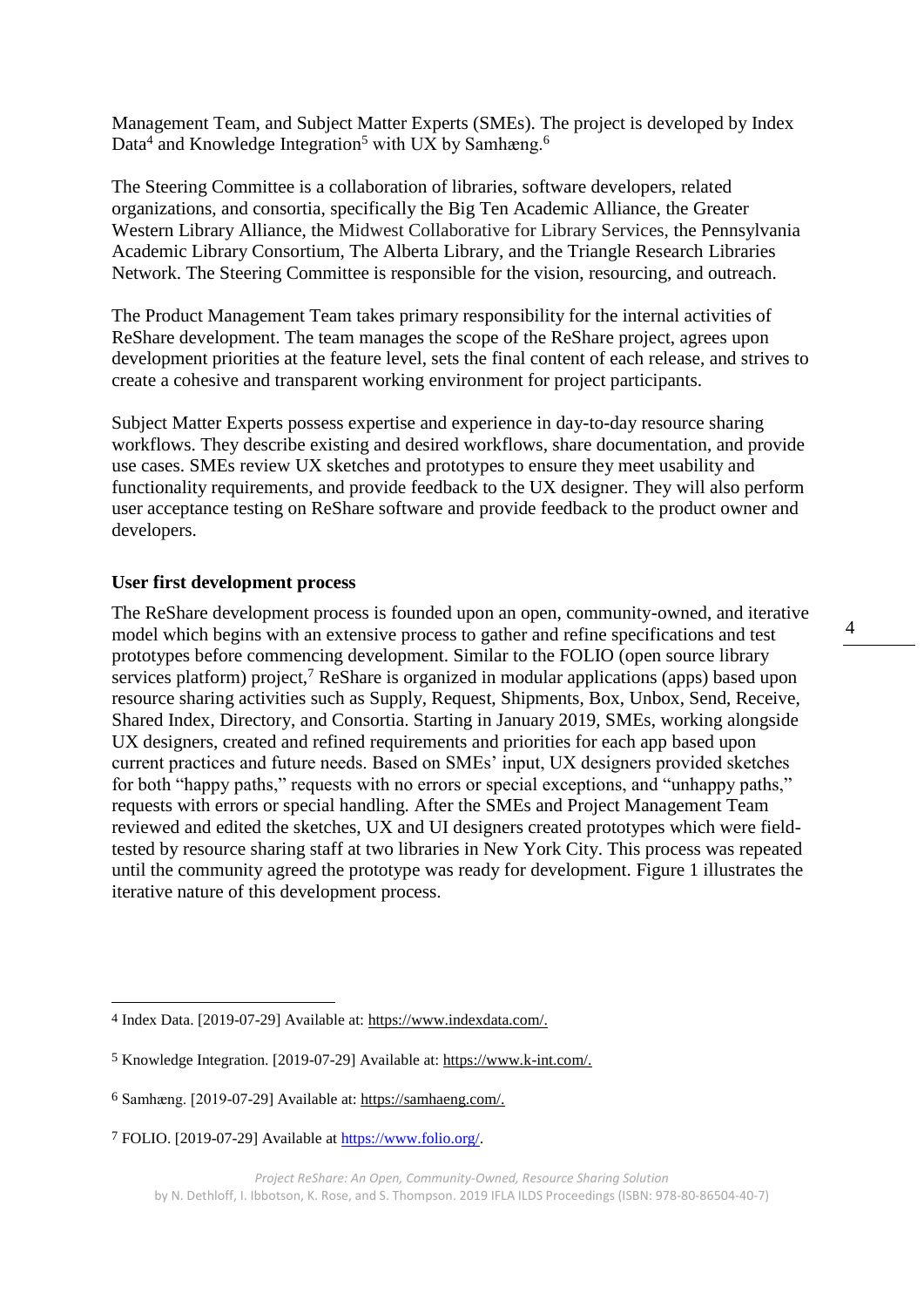

*Figure 1: ReShare Iterative Development Process*

The test-release of the ReShare Minimum Viable Product (MVP), codenamed Inevitable Narwhal (IN), is planned for fall 2019. The MVP focuses on physical material fulfillment within the consortial environment, and is planned to include the library directory; shared index; support for discovery, including real-time availability status; and fulfilment, including requesting, supplying, shipping, and reporting. While we're starting with a focus on returnable items, there's a strong desire to quickly move into the development of tools for electronic content delivery and to make this platform work well with others outside of the ReShare community, allowing libraries and consortia to integrate this tool (or not) as it makes sense for local needs.

The strong foundation and shared index will allow for future development to support key priorities such as shared print initiatives and consortial / local collection analysis to inform print retention.

## **Resource sharing technical history**

The ISO10161 protocol specification, and its sister service definition, ISO10160 were first published in 1993. Their direct descendent, ISO18626 followed in 2014. The aim of the standards body through these specifications was to formalize the conversation that can take place between an institution looking to acquire a copy or loan of a resource and any one of the multiple institutions able to supply that copy or loan. The vision assumed that by defining the conversation between these parties, a community of practice would emerge free to innovate independently in each setting - with institutions able to develop or buy into the solution that best fit their own procedures. All parties would work collectively to maintain and refine the standards, and those standards would ensure that widely variant visions of the interlending application (profiles) could still exchange a fundamental set of messages and interoperate with each other. A healthy market of solutions that offered "the right tool for the job" would emerge.

This approach to loose-coupling the activity of legally distinct institutions, bound by a common purpose of knowledge sharing did indeed yield results. Often consortia would lead the charge in setting up viable interlending networks built upon easily replaceable, substitutable or upgradeable components. Results are documented in the publications of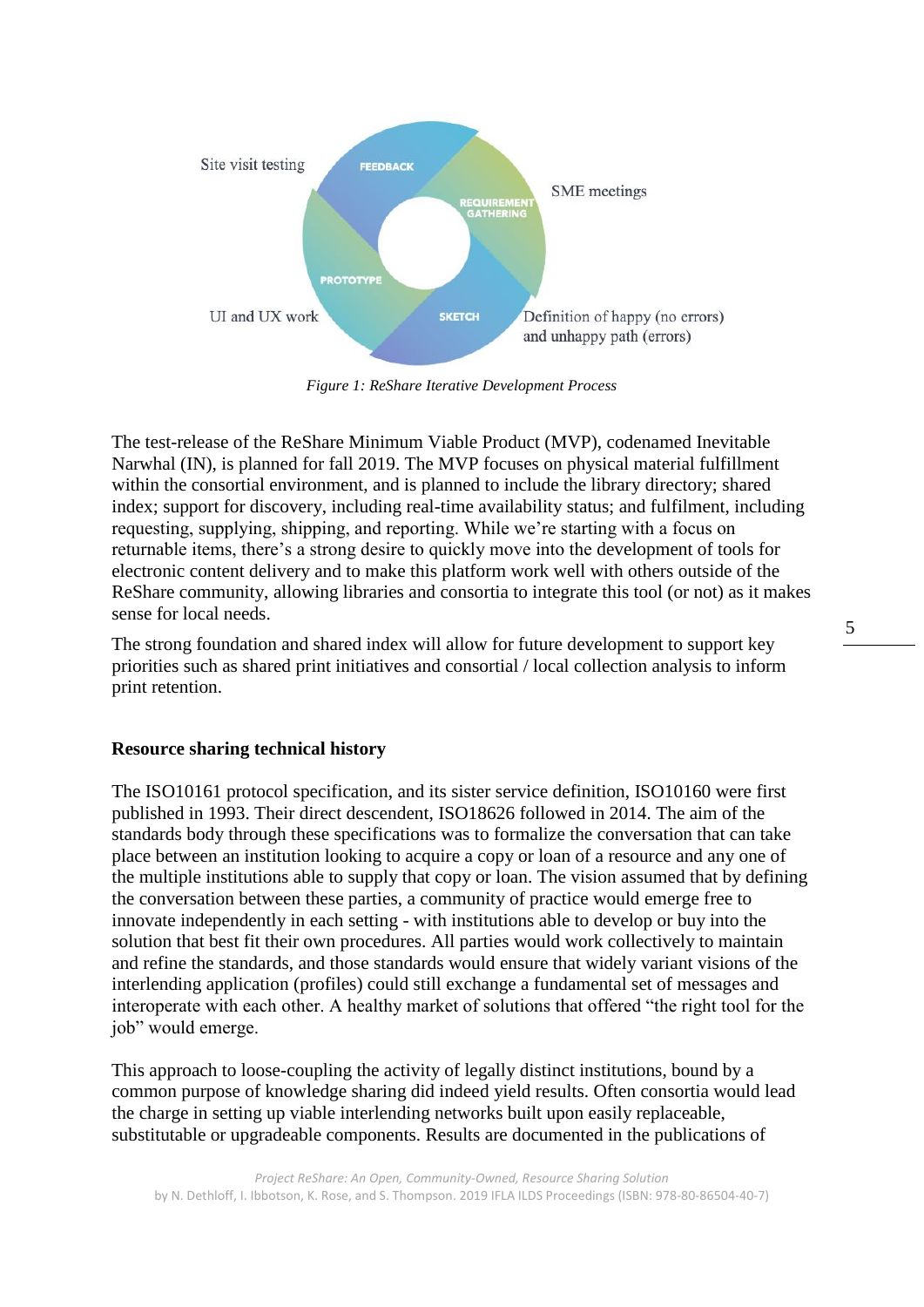projects such as LIDDAS.<sup>8</sup> These projects are characterized by the leading role of standards and standards bodies, collaboration between vendors, institutions, staff, and users and interoperability by consensus rather than consolidation.

Key components in these loosely coupled systems included the UI, the service directory, and the protocol messaging adapters.

Around 2003/4 a new model of service delivery started to emerge, spurred by the rise of HTTP/HTML as a ubiquitous "Zero Install" platform. The "Application Platform" became the default sharing mechanism for everything from photos to music, files and social networks. These platforms ensure interoperability not by having vendors agree to abide by a common standard, and then allowing institutions a free choice in how they adhere to that standard, but by encouraging all participants to adopt a single ubiquitous application. This approach has substantial benefits in the way it reduces the complexity of systems. The need for a shared service directory falls away (replaced by a proprietary internal database) as does the need for complex protocol implementations. The approach increases ease-of-use for end users, who no longer need to worry about these details. Some of these benefits come to the institutions; many, however, come to the provider of the platform.

The strongly engineered international standards started to be set aside in favor of proprietary APIs. Because the web could be accessed from anywhere, the need for interoperability standards was reduced. Anyone could participate provided they had a browser. Any institution could use the internet to access the application platform of any other, so interoperability changed from a technical on-the-wire problem, to one of humans having to access several different applications in different contexts.

It is not uncommon for providers of these platforms to provide legacy hooks for the older protocols – although this seems to be a dying practice, and where the practice remains it appears to be a more fundamental, if hidden, part of what the platform does behind the scenes. Interoperability testing with these systems is harder today than it was in the prime of the distributed systems movement.

The downside of the "application platform" approach comes primarily in the reduced influence that an institution can exert on the development and direction of that platform. As a platform grows in popularity, and choice reduces in the marketplace, this power is effectively reduced to zero, and there is only one game in town.

The architecture behind ReShare seeks to meet the sometimes conflicting needs of high-end integrated and interactive user experience with loose coupling, "Design for unforeseen use" and "Design for replacement."

## **ReShare architecture and aims**

 $\overline{a}$ 

ReShare has drawn on resources and models made available by the FOLIO project, although the two are separate projects with discrete funding and personnel. Specifically, ReShare has

<sup>8</sup> Roxanne Missingham (2006) LIDDAS Goes Live: How Close is Australia to Interlending in One Easy Step?, Australian Academic & Research Libraries, 37:1, 38-54, DOI: [10.1080/00048623.2006.10755321](https://doi.org/10.1080/00048623.2006.10755321)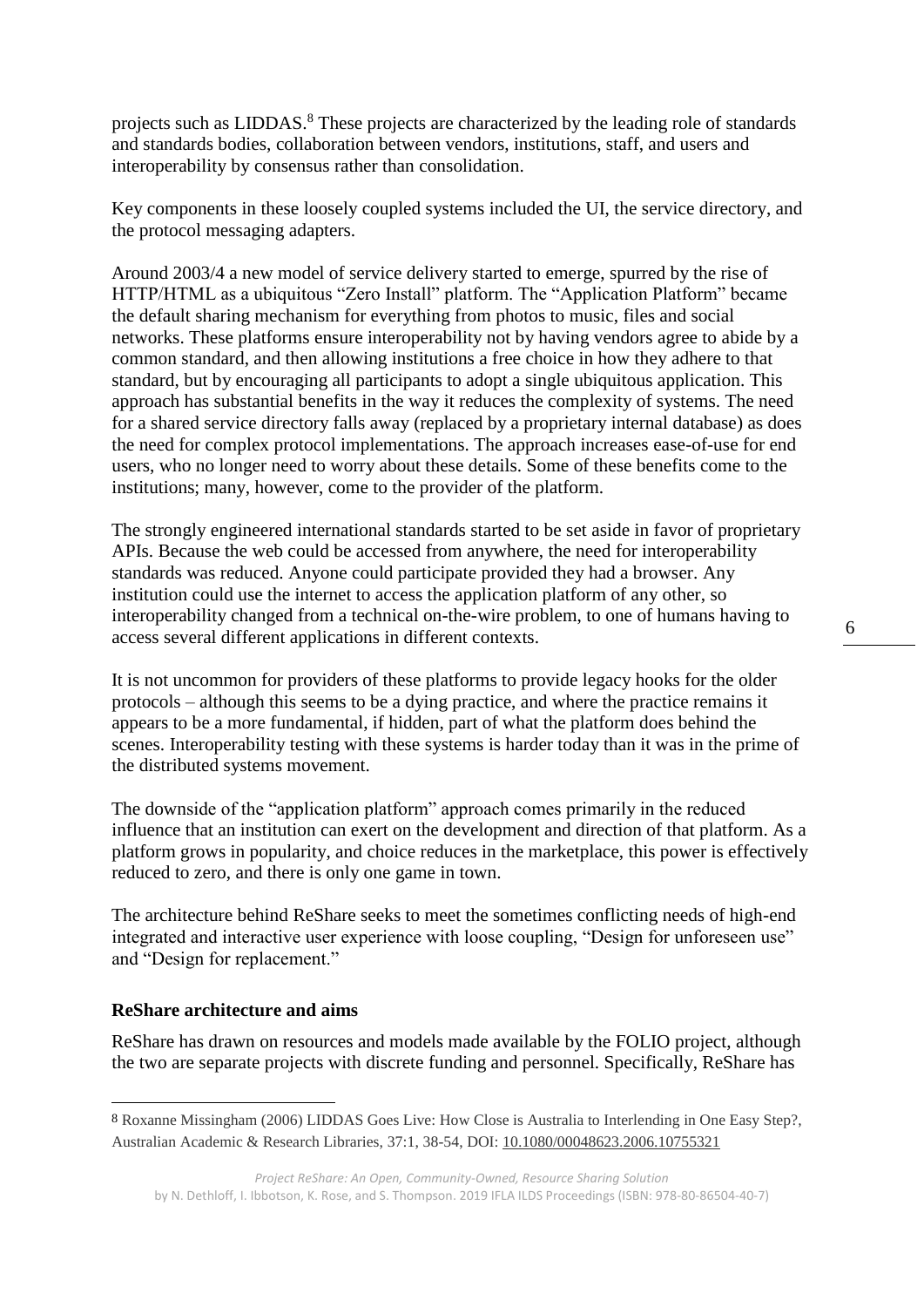been able to reuse the FOLIO platform architecture, which again, supports the building of modular applications that sit atop a system layer and API gateway and their Stripes UI toolkit, which helps create a consistent look and feel between applications. By reusing these FOLIO components, ReShare developers have not only saved the time needed to develop these components on their own, but also have begun to test the true potential of community ownership of software.

FOLIO takes a microservices approach to systems infrastructure. The ReShare MVP is drawing primarily on the existing FOLIO users and inventory service components and adding to that a directory services module and a resource sharing service (along with a number of plugin modules that communicate over a message bus which provides guaranteed delivery and message non-repudiation). At the front end, our user facing apps are more granular and are modelled more closely with the various functional tasks commonly undertaken in resource sharing departments. Currently these are: Supply, Request, Shipments, Box, Unbox, Send, Receive, Shared Index, Directory, and Consortia. This split reflects the different needs of the system's internal interfaces and modules, and the UX led process – with the user experience split much more finely over the different roles that can be taken, and with the core software "domain model" being a more stable and static arrangement. Our aim is to provide an "app" which supports each specific activity taking place in the department.

The current arrangement of apps provided at the front end may change as the project learns from its experiences in running the MVP service. One of our great strengths is in adaptability and our ability to learn and apply user input as we move forward.

## **Service Provider model**

 $\overline{a}$ 

To support the effort to create a sustainable, open source, user-centered resource sharing platform for libraries, Project ReShare created the Certified Service Providers (CSPs) program.<sup>9</sup> CSPs are partners approved by the ReShare Steering Committee as trusted providers and community contributors. These organizations have demonstrated expertise and a significant community effort to support ReShare's open technologies through community leadership, a minimum number of hours of in-kind community contributions annually, and a flat annual fee toward support of community infrastructure.

The CSP program is aimed at supporting and elevating those service providers who offer ReShare services while adhering to community standards and giving back to the Community. ReShare takes a radically open and transparent approach to collaboration between nonprofit and commercial interests. With that approach in mind, CSPs commit to open and transparent pricing, caps on annual increases, use of open standards and protocols, participation in leadership roles, contributions of ReShare code, and excellent service to ReShare customers.

<sup>9</sup> Project ReShare Service Provider Model. [2019-07-29] Available at: [https://projectreshare.org/get](https://projectreshare.org/get-involved/commercial-service/)[involved/commercial-service/.](https://projectreshare.org/get-involved/commercial-service/)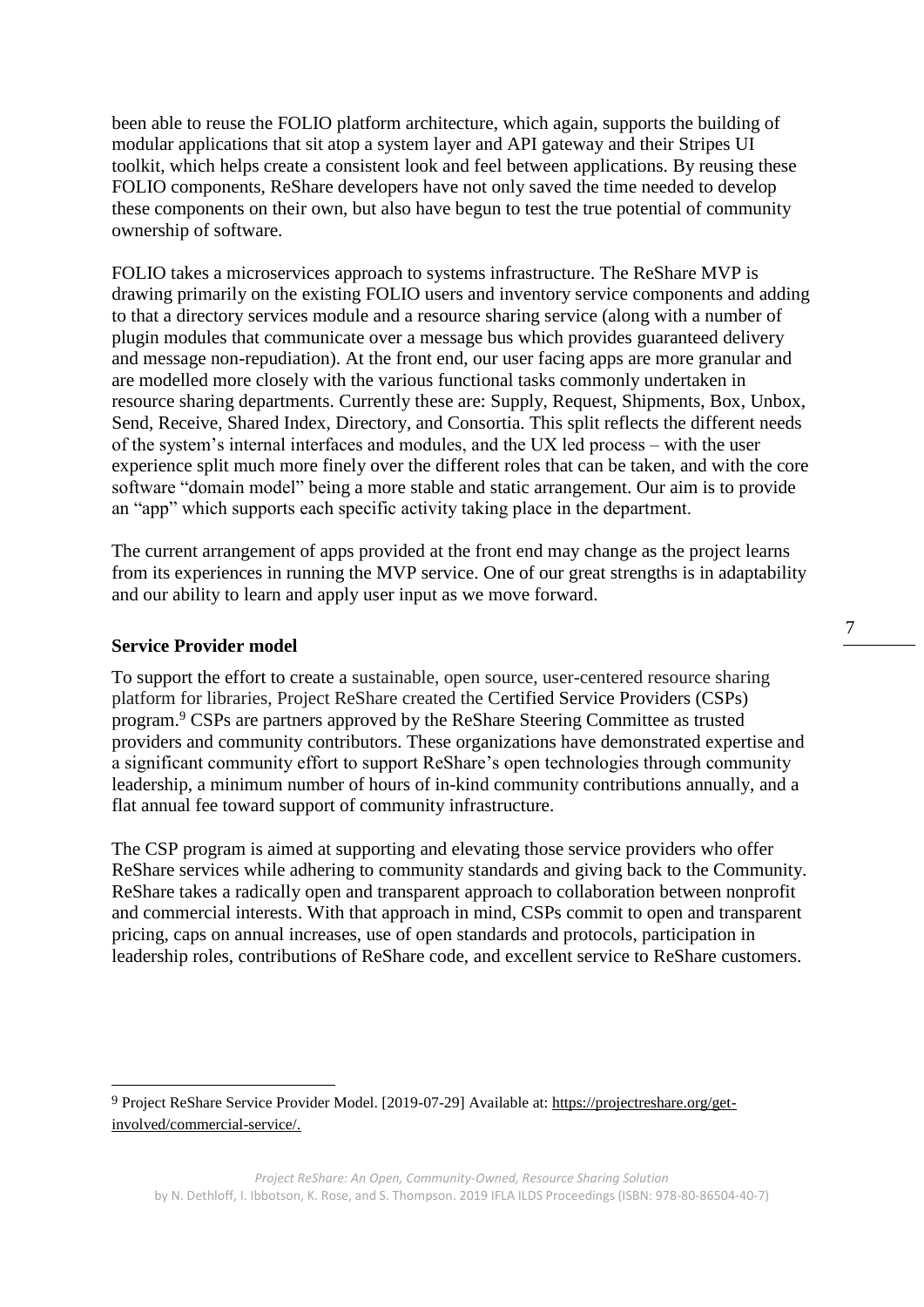# **Get involved**

The ReShare Founding Members Program<sup>10</sup> provides a direct path to project participation, offering a variety of benefits to individual libraries and consortia interested in advancing our goal for the development of an open, community-owned resource sharing infrastructure. ReShare Membership includes a voice in project governance, recognition on the ReShare website, and discounts with ReShare service providers. Founding Members play a critical role in bringing this open source software to market and shaping the Community's trajectory as a disruptive and innovative force for open, standards-based, user-centered resource sharing services in libraries.

With the support and collaboration of ReShare Founding Members, we believe we can transform resource sharing, focus on our collective user needs, and build innovative tools and business models that work for libraries and consortia. Membership allows libraries and consortia to become a partner in project governance with a voice in ensuring that ReShare meets the needs of this community. Membership dollars will be used to establish ReShare as a resource sharing service option for libraries and consortia and ensure the long-term sustainability of this project.

# **Acknowledgments**

The authors would like to acknowledge that this article reflects the work of the entire Project ReShare Community [\(https://projectreshare.org/about/](https://projectreshare.org/about/) ).

## **References**

 $\overline{a}$ 

Barton, Bruce, Melissa Eighmy Brown, Zoe Chao, Kurt Munson, and Ken Varnum. A Vision for Next Generation Resource Delivery: Report of the Big Ten Academic Alliance Discovery to Delivery Project Action Committee. [2019-07-29] 2016. Available at: <https://www.btaa.org/docs/default-source/library/d2dnov2016report.pdf?sfvrsn=4> .

FOLIO. [2019-07-29] Available at [https://www.folio.org/.](https://www.folio.org/)

Index Data. [2019-07-29] Available at: [https://www.indexdata.com/.](https://www.indexdata.com/)

Knowledge Integration. [2019-07-29] Available at: [https://www.k-int.com/.](https://www.k-int.com/)

Roxanne Missingham (2006) LIDDAS Goes Live: How Close is Australia to Interlending in One Easy Step?, Australian Academic & Research Libraries, 37:1, 38- 54, DOI: [10.1080/00048623.2006.10755321](https://doi.org/10.1080/00048623.2006.10755321)

Open Library Foundation. [2019-07-29] Available at: [http://www.openlibraryfoundation.org/.](http://www.openlibraryfoundation.org/)

<sup>10</sup> Project ReShare Founding Member Model. [2019.07-29] Available at: [https://projectreshare.org/get](https://projectreshare.org/get-involved/libraries-consortia/)[involved/libraries-consortia/.](https://projectreshare.org/get-involved/libraries-consortia/)